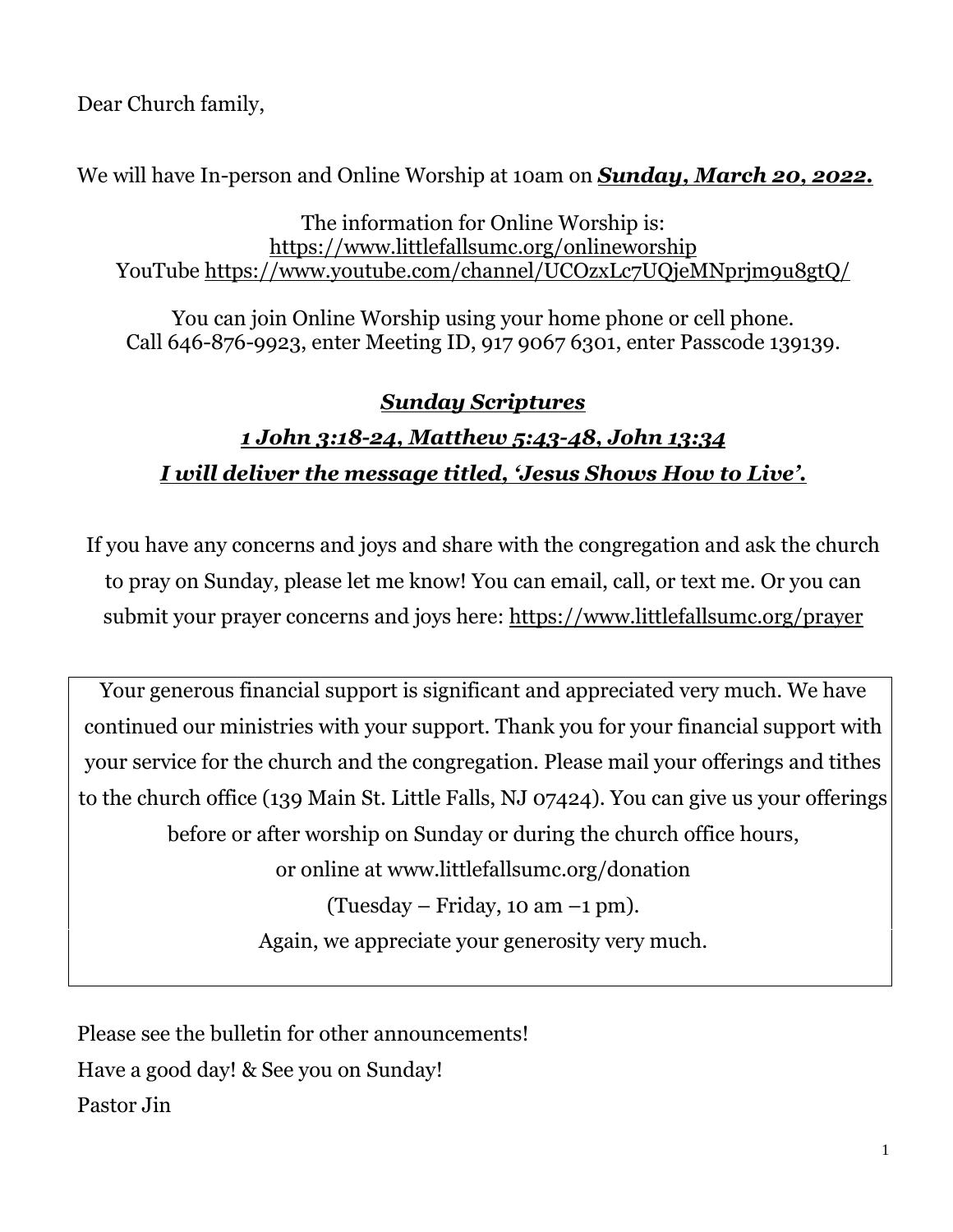**Little Falls United Methodist Church**

**Worship Bulletin**

# **Third Sunday in Lent**

# **March 20, 2022 - Sunday Worship: 10 AM**



**139 Main Street, Little Falls, NJ 07424 Office Phone: (973) 256-0993 Website: [www.LittleFallsUMC.org](http://www.littlefallsumc.org/) Email: [Info@LittleFallsUMC.org](mailto:Info@LittleFallsUMC.org)**

*"A Welcoming Community of Faith, Hope, Mission and Outreach Sharing Christ's Love" "Making Disciples of Jesus Christ for the Transformation of the World"*

**"I appeal to you therefore, brothers and sisters, by the mercies of God, to present your bodies as a living sacrifice, holy and acceptable to God, which is your spiritual worship." (Romans 12:1)**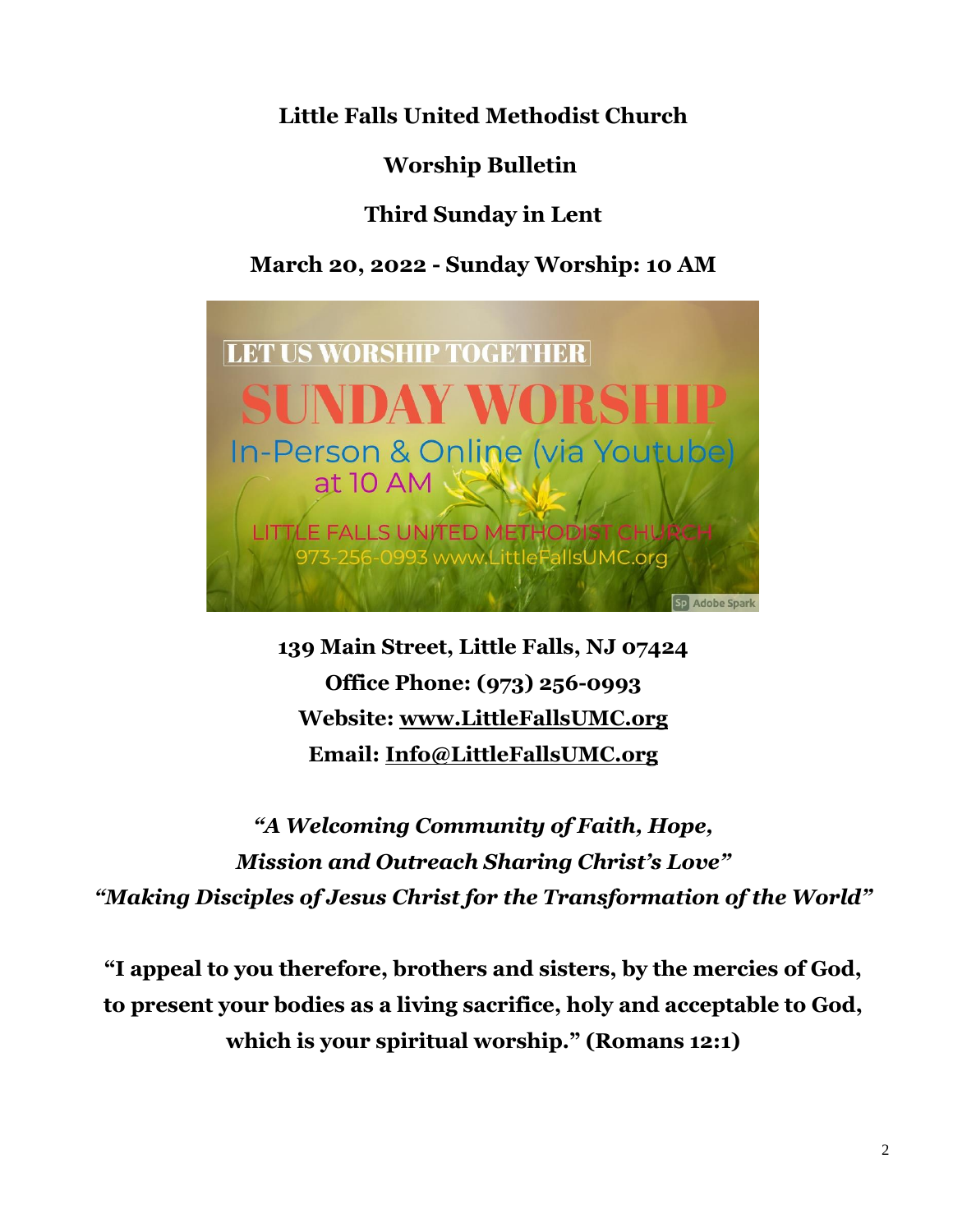# *Called to Praise*

### ⭻**Prepare your heart and body for Worship**

#### **Welcome & Greeting**

#### ⭻**Call to Worship**

Leader: Wrap yourselves in the healing love of God! **All: We seek God's presence in our lives.** Leader: Know that God continually surrounds us with patience and persistence. **All: Even though we have not produced the "fruits" of hope that God seeks, yet God forgives and heals our weakness.** Leader: Rejoice! Great is the Lord, and greatly to be praised! **All: We will turn our lives again to the Lord, to serve and seek God's presence. AMEN.**

#### ⭻**Praise Song** *This Is the Day* **UMH 657**

Verse This is the day This is the day That the Lord hath made That the Lord hath made Let us rejoice Let us rejoice And be glad in it And be glad in it This is the day That the Lord hath made We will rejoice and be glad in it This is the day This is the day That the Lord hath made

# **Children's Time** *Joseph's Colorful robe 1* **Genesis 37**

Joseph was one of Jacob's twelve sons. Jacob loved him more than all of his other sons. Jacob made Joseph a colorful robe. His brothers were jealous. They wanted nice robes, too. And the wanted to be loved as much as Joseph was loved.

#### **Announcements**

- We have '**In-Person' Worship in the Sanctuary** and **'Online Worship'** at 10 am on *Sunday, March 20, 2022.* You can choose In-person worship or Online worship to worship with us.
- We highly recommend you to wear a mask during in-person Worship to protect one another. We are following the CDC guideline to protect everyone.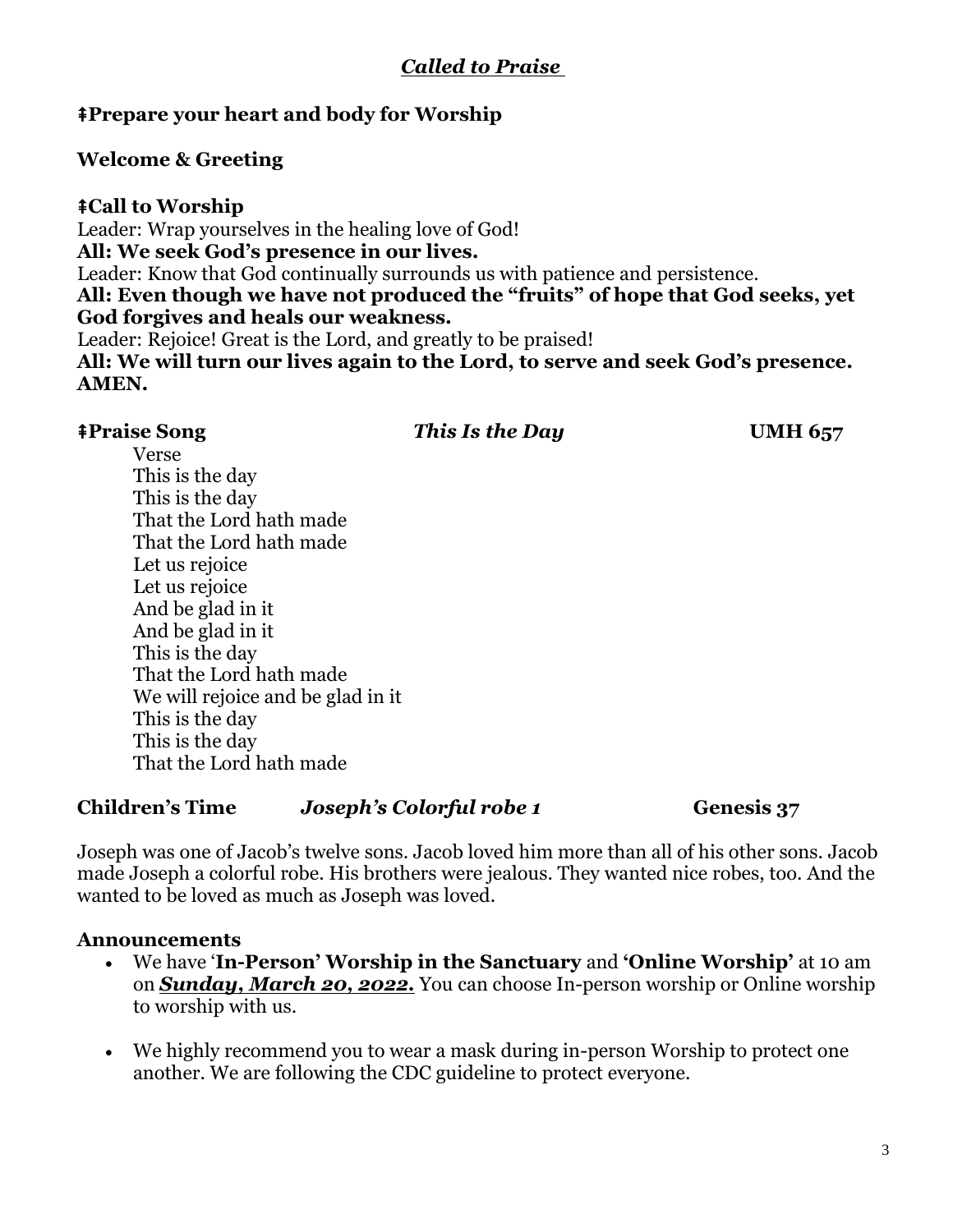• The Worship Bulletin will be sent to you by email (most people) or mail (those who cannot access email). You can see the bulletin on the church website,

#### <https://www.littlefallsumc.org/onlineworship>

- You can join our online worship via YouTube or Facebook for Online Worship. Type "Little Falls United Methodist Church" in searching window on Youtube or Facebook. You can use the link below to join in Online Worship. YouTube<https://www.youtube.com/channel/UCOzxLc7UQjeMNprjm9u8gtQ/>
- You can join the Online Worship by your phone. Call with the number 646-876-9923 and enter the Meeting ID, 917 9067 6301 and  $#$  Key and then press  $#$  key again! Passcode 139139.
- **Altar Flowers** Thank you to *Lorraine De Caprio and Janet Dewes* for providing the altar flowers for Sunday Service on *March 13 & March 20 respectfully.* If you would like to offer the altar flowers, please contact Janet (973) 896-8936 [\(ladyteddy@aol.com\)](mailto:ladyteddy@aol.com).
- **Prayer Concerns & Joys** Please email Pastor Jin (jkim@littlefallsumc.org) if you would like to share your concerns and joys with the congregation. Pastor Jin will lift up the names in the order of prayer in our worship.
- **Lent Bible Study** We will have the Lent Bible Study on *Wednesday, March 23, 30, April 6 at 7:00 pm and April 13 at 7:30 pm.* We will study the book, *Witness at The Cross***.** Please sign up for the class and a copy of the book. The signup sheet is on the table in the Narthex.
- Let's Help Ukraine With God's compassion, we want to help Ukraine in two ways, Monetary Donation and Collecting Items, such as medical items and Baby items. For detail, please contact Melissa D. for monetary donation or Janet D. for collecting items.
- **Baked Potato Dinner!** Baked Potato Dinner will be on *Saturday, March 26th*, 5:30 to 7:00pm. Tickets are available now at \$17 per person. Please contact Cheryle  $(973-508-7402)$  or the church office  $(973-256-0993)$  for more details.
- **Easter Flower Sale!** Order forms will be available next week and due back by Sunday, April 10 the latest.
- **UMW Victorian Tea & Auction!** UMW will hold the annual Victorian Tea & Auction at Noon on *Saturday, April 23.* Tickets will go on sale in March at \$20 per person. If you have any questions, please contact Melissa (201) 452-7759 or [melissadowning82@gmail.com](mailto:melissadowning82@gmail.com) or Lorraine (973) 641-2695 or [lordecaprio@yahoo.com](mailto:lordecaprio@yahoo.com)
- **Church Forum** We concluded "Church Forum for Church ministry" with the last meeting. The team will present the accomplishment through the church forum. We will begin another church forum for the church ministry on *Saturday, April 30th* as the initial meeting. Let's work on God's ministry together!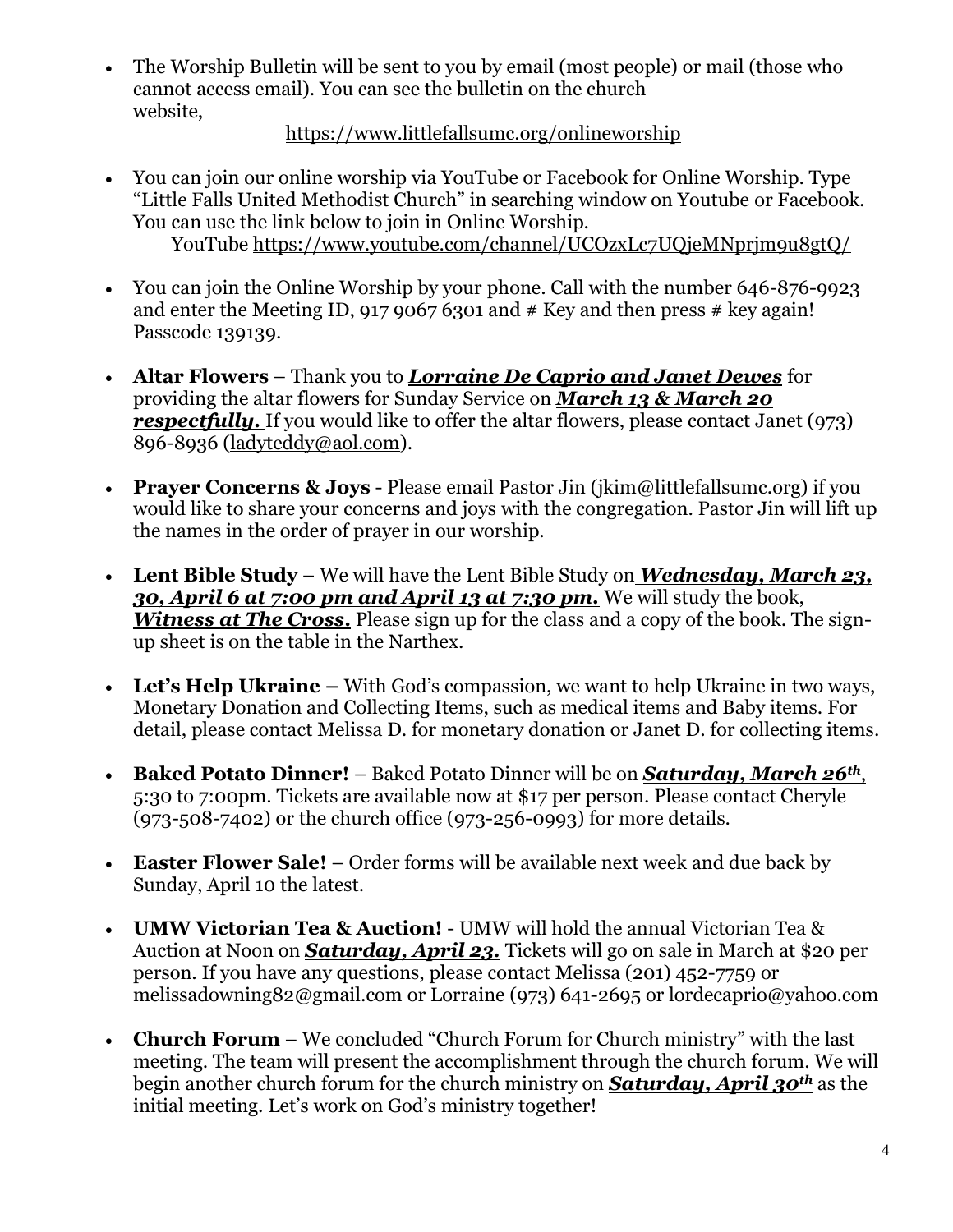- **Kids For Christ** We change the day and the time for KFC. The next meeting will be held on **Thursday, April 7 th** at 5pm to 6:30pm. KFC is a program for children. We will have KFC every first and third Thursday of the month. Please encourage children to join KFC.
- **Treasured Memories**  "Treasured Memories" is a grief group for those who have lost their loved ones. The ongoing meeting is held in Lee Lounge at 7pm on every *2nd Wednesday of the month.* Contact Allison for details (973) 800-4152.
- **The Unity Circle** is collecting gloves, hats, scarves, and mittens to help people. Please join the ministry by putting the times in our snowman box. Please see Betty Caceres for more information. **Thank you for your support!**
- **Shoprite Gift Card** If you want to buy a Shoprite gift card, please contact Pete (973) 595-5765 or [\(detroit50@aol.com\)](mailto:detroit50@aol.com).
- **Kohl's Gift Card** If you want to buy a Kohl's gift card, please contact Allison.
- **AmazonSmile Program**  Please choose Little Falls UMC as your charity organization at https://smile.amazon.com. All services and prices will be the same and Amazon will donate 0.5% of your purchase to the church.
- Your financial support and generosity are greatly appreciated and essential for our church ministry and mission. Please consider sending your tithes and offerings to Little Falls UMC (139 Main St. Little Falls, NJ 07424). You can send your offerings and tithes to the church every week. Or you can send offerings and tithes for a month with a check. **Online Donation is now Available! [www.littlefallsumc.org/donation](https://www.littlefallsumc.org/donation)** Thanks again for your generosity again!
- **LFUMC FOOD PANTRY ITEMS NEEDED** Many families depend on the Food Pantry on a regular basis. The Pantry needs the following non-perishable items; canned vegetables, peanut butter, jelly, adult/children's cereal, pasta & sauce, instant potatoes/rice, tuna, chicken, sardines, fruit, apple sauce, juice, and granola bars.
- **SOCKS FOR SOULS** *Do your feet get cold?* Please help Unity Circle to provide new or gently used socks to the homeless. There is a constant need. Please drop off your socks in the large white sock in the Narthex.
- **Ongoing Collection** UMW also collects postmarked stamps, can pull tabs, Box Tops for Education, and the front of greeting cards. Items are donated to different charities and organizations.

| The Report of Church Forum                |                             | <b>Beth Billig</b> |
|-------------------------------------------|-----------------------------|--------------------|
| <b>‡Hymn of Prayer</b>                    | <b>Sweet Hour of Prayer</b> | <b>UMH 496</b>     |
| Verse 1                                   |                             |                    |
| Sweet hour of prayer sweet hour of prayer |                             |                    |
| That calls me from a world of care        |                             |                    |
| And bids me at my Father's throne         |                             |                    |
|                                           |                             |                    |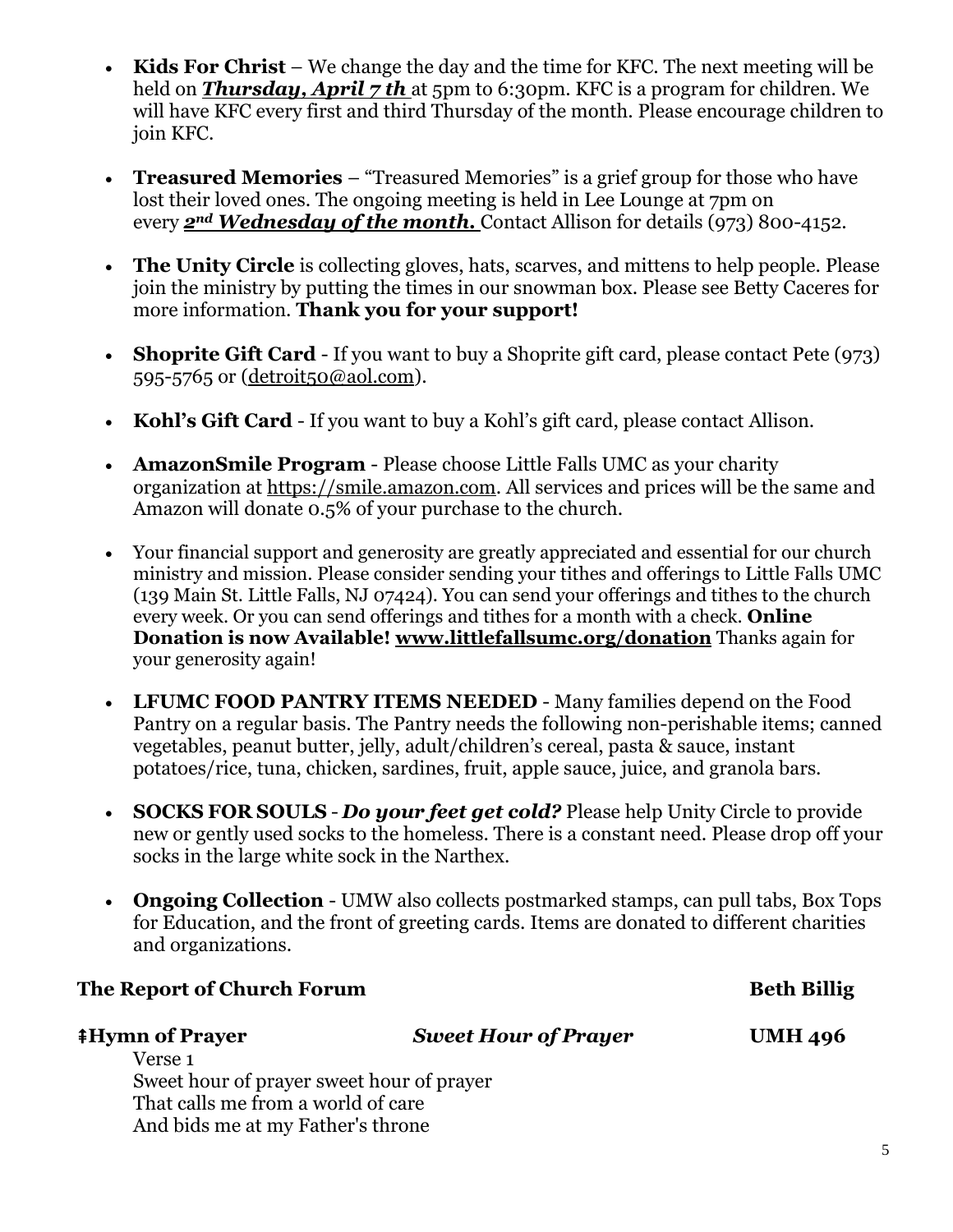Make all my wants and wishes known In seasons of distress and grief My soul has often found relief And oft escaped the tempter's snare By thy return sweet hour of prayer

#### Verse 2

Sweet hour of prayer sweet hour of prayer The joys I feel the bliss I share Of those whose anxious spirits burn With strong desires for thy return With such I hasten to the place Where God my Savior shows His face And gladly take my station there And wait for thee sweet hour of prayer

#### Verse 3

Sweet hour of prayer sweet hour of prayer Thy wings shall my petition bear To Him whose truth and faithfulness Engage the waiting soul to bless And since He bids me seek His face Believe His Word and trust His grace I'll cast on Him my ev'ry care And wait for thee sweet hour of prayer

Verse 4

Sweet hour of prayer sweet hour of prayer May I thy consolation share Till from Mount Pisgah's lofty height I view my home and take my flight This robe of flesh I'll drop and rise To seize the everlasting prize And shout while passing through the air Farewell farewell sweet hour of prayer

#### **Pausing for Silent Prayer and Confession**

#### **Prayers of the People (Response: God, in Your Mercy, hear our prayers.)**

We put everything off until the last minute, Lord. You have invited and encouraged us on this journey, reminding us of the struggles and of the hope. You ask us to let go of the things that bind us from serving freely, but we have a nasty tendency to wait until it's almost too late until the last minute. We can't seem to let go of the hurt, fear, and pain. On this journey, remind us again of your healing love, your forgiving power. Help us to trust the goodness and potential for good that you have placed in all of us. We have come to this place to hear your word, to sing and pray to you in hope. Enable us to find the courage to really believe in you, that your healing love may permeate our souls and prepare us for true witness; for we ask this in Jesus' Name. AMEN.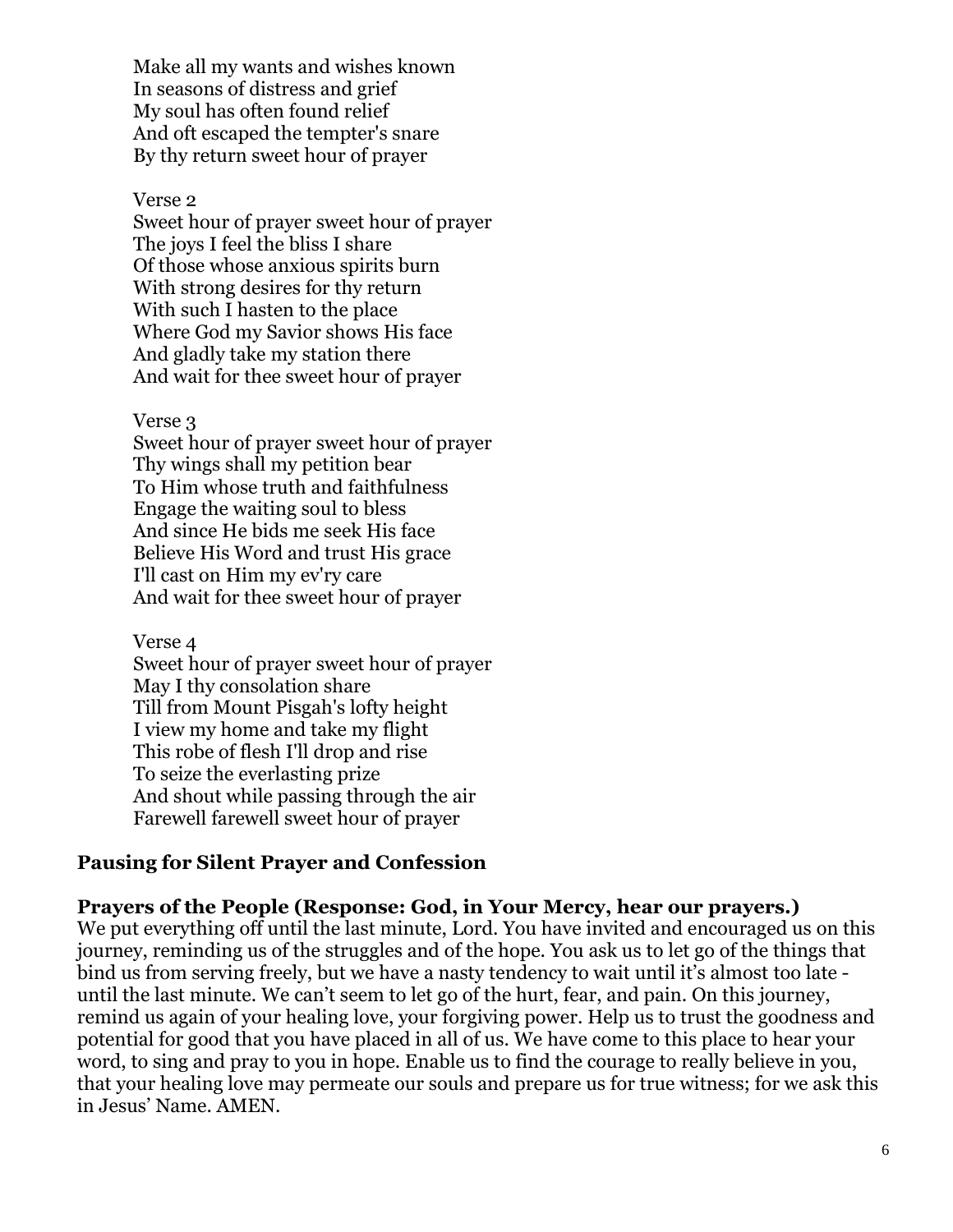### **The Lord's Prayer**

*Our Father, who art in heaven, hallowed be thy name, thy kingdom come, thy will be done, on earth, as it is in heaven. Give us this day our daily bread. And forgive us our trespasses, as we forgive those who trespass against us. And lead us not into temptation, but deliver us from evil, for thine is the kingdom, and the power, and the glory, forever. Amen.*

## *Called to the Word*

#### **Prayer for Illumination**

Leader: Lord, open our hearts and minds by the power of your Holy Spirit, that, as the Scriptures are read and your Word proclaimed, we may hear with joy what you say to us today. **All: Amen**

#### **NT Lesson 1 John 3:18-24**

**<sup>18</sup>** Little children, let us love, not in word or speech, but in truth and action. **<sup>19</sup>**And by this we will know that we are from the truth and will reassure our hearts before him **<sup>20</sup>** whenever our hearts condemn us; for God is greater than our hearts, and he knows everything. **<sup>21</sup>** Beloved, if our hearts do not condemn us, we have boldness before God; **<sup>22</sup>** and we receive from him whatever we ask, because we obey his commandments and do what pleases him.

**<sup>23</sup>**And this is his commandment, that we should believe in the name of his Son Jesus Christ and love one another, just as he has commanded us. **<sup>24</sup>** All who obey his commandments abide in him, and he abides in them. And by this we know that he abides in us, by the Spirit that he has given us.

#### *This ends the NT Lessons. Let us turn to the Gospel Lesson. Please stand, if able.*

#### **Gospel Lesson**

### **Matthew 5:43-48**

### **Love for Enemies**

**<sup>43</sup>** "You have heard that it was said, 'You shall love your neighbor and hate your enemy.' **<sup>44</sup>** But I say to you, Love your enemies and pray for those who persecute you, **<sup>45</sup>** so that you may be children of your Father in heaven; for he makes his sun rise on the evil and on the good, and sends rain on the righteous and on the unrighteous. **<sup>46</sup>** For if you love those who love you, what reward do you have? Do not even the tax collectors do the same? **<sup>47</sup>**And if you greet only your brothers and sisters, what more are you doing than others? Do not even the Gentiles do the same? **<sup>48</sup>** Be perfect, therefore, as your heavenly Father is perfect.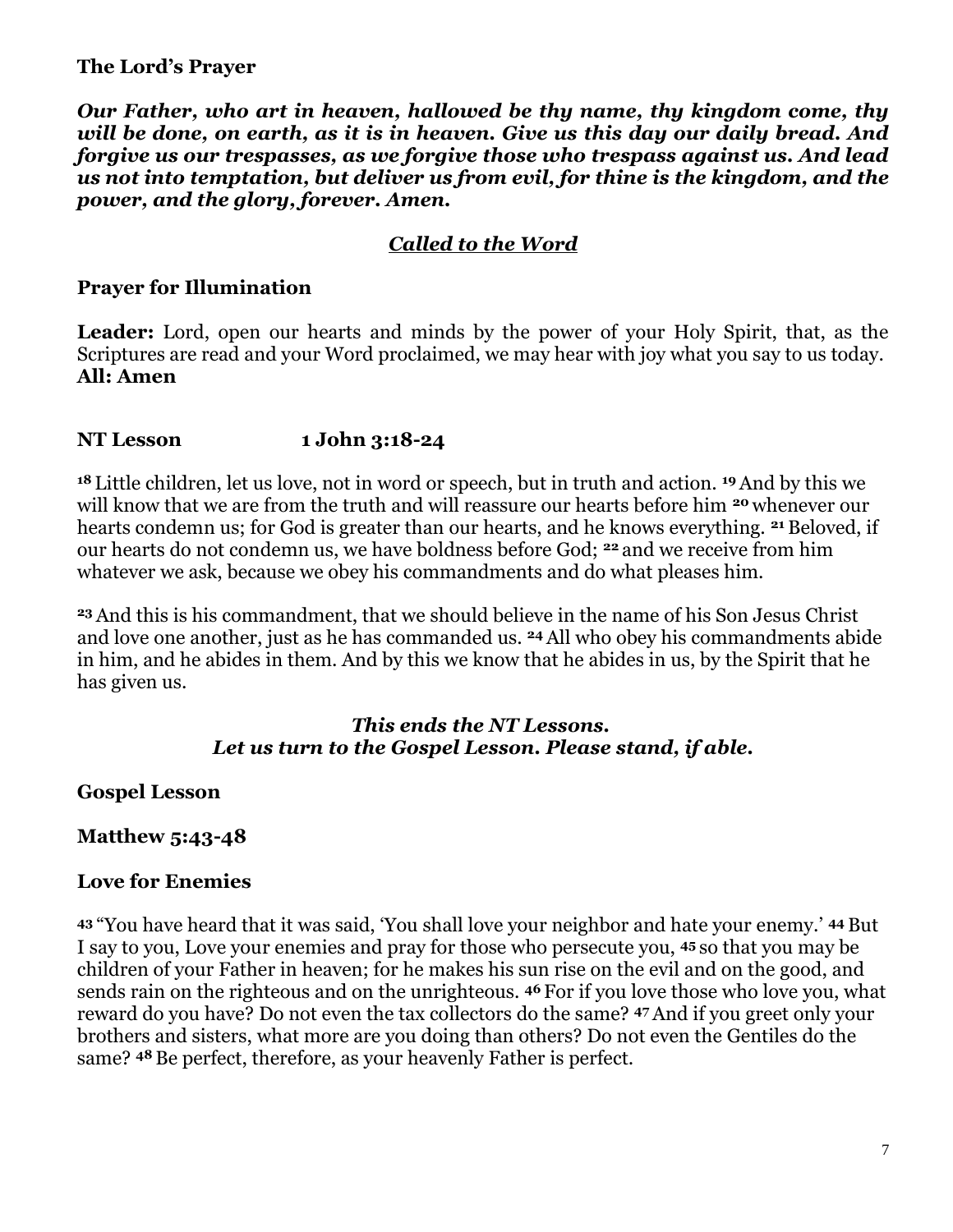## **John 13:34**

**<sup>34</sup>** I give you a new commandment, that you love one another. Just as I have loved you, you also should love one another.

This is the word of God for the people of God. **All: Thanks be to God.**

#### **Message** *Jesus Shows How to Live* **Rev. Jin Kook Kim**

Good morning, Church Family! I hope you had a blessed week in Christ last week. We are in Lent, and I hope all of us give our efforts to mediation on God's grace through Jesus' sacrificial love and participate in Jesus' passion doing our best. I share the sermon series, 'Savior,' that teaches us what the Bible says about Jesus' sacrificial love on the cross. Last Sunday, we considered together that Jesus set us free by paying a ransom; that was his life. Jesus sets us free not only from the captivity of sins but also other chains that block us from the free and forgiven life that God intends for us. Let us give thanks to Jesus, who sets us free from sins and other chains. Let us pray and sing hymns to remind ourselves of the freedom that Jesus gave us.

Children do not follow what you say but what you show. I said these words to a young family recently. The family came to church to have a conversation with me regarding their baby boy's baptism. I gave them the general information of the church and provided them the education of baptism, the meaning of the baptism. And I said those words, "Kids do not follow what you say but what you show. Baptism is an initiation of one's faith journey, and you would want your kids to live in God's love and blessings as you want your baby to be baptized. The best way to teach him to live with faith is to show how to live with faith. And it is also a responsibility to the parents who seek their children's baptism. So, I encourage you to resume your faith journey at a church if you do not have a church community that you can call your spiritual home."

Showing how to do something is the best teaching method. It is easy to learn something when someone shows you how to do it, rather than reading written directions. For example, you can learn how to make pasta when someone shows the process. That is much easier for us to learn compared to learning from a cookbook, a written direction. These days, people can easily learn many things from videos on the internet because the videos show what they want to learn.

Jesus shows us how to live. Through his life, he shows us how to live. He stopped for the sick and healed them rather than just passed, although he was on the way to going somewhere. He was like the Samaritan man who helped the robbed in his parable. He fed five thousand people with five loaves of bread and two fish when he saw they were hungry. It was right after he taught them. He had done his job, teaching them. Feeding them was not his responsibility, but he fed them. He was patient with his disciples when his disciples didn't understand his teaching or his way for ministry.

On the cross, Jesus shows us how to live. He asked God's forgiveness for the soldiers who mocked him, taunted him, nailed him, and speared him. He saved one of the criminals who hung on the cross next to him by promising him the kingdom of God. He refused sour wine, which can be a painkiller for him to fulfill God's words. He praised God even in suffering and pain with Psalm 22 that begins with the words, "My God, My God, why have you forsaken me."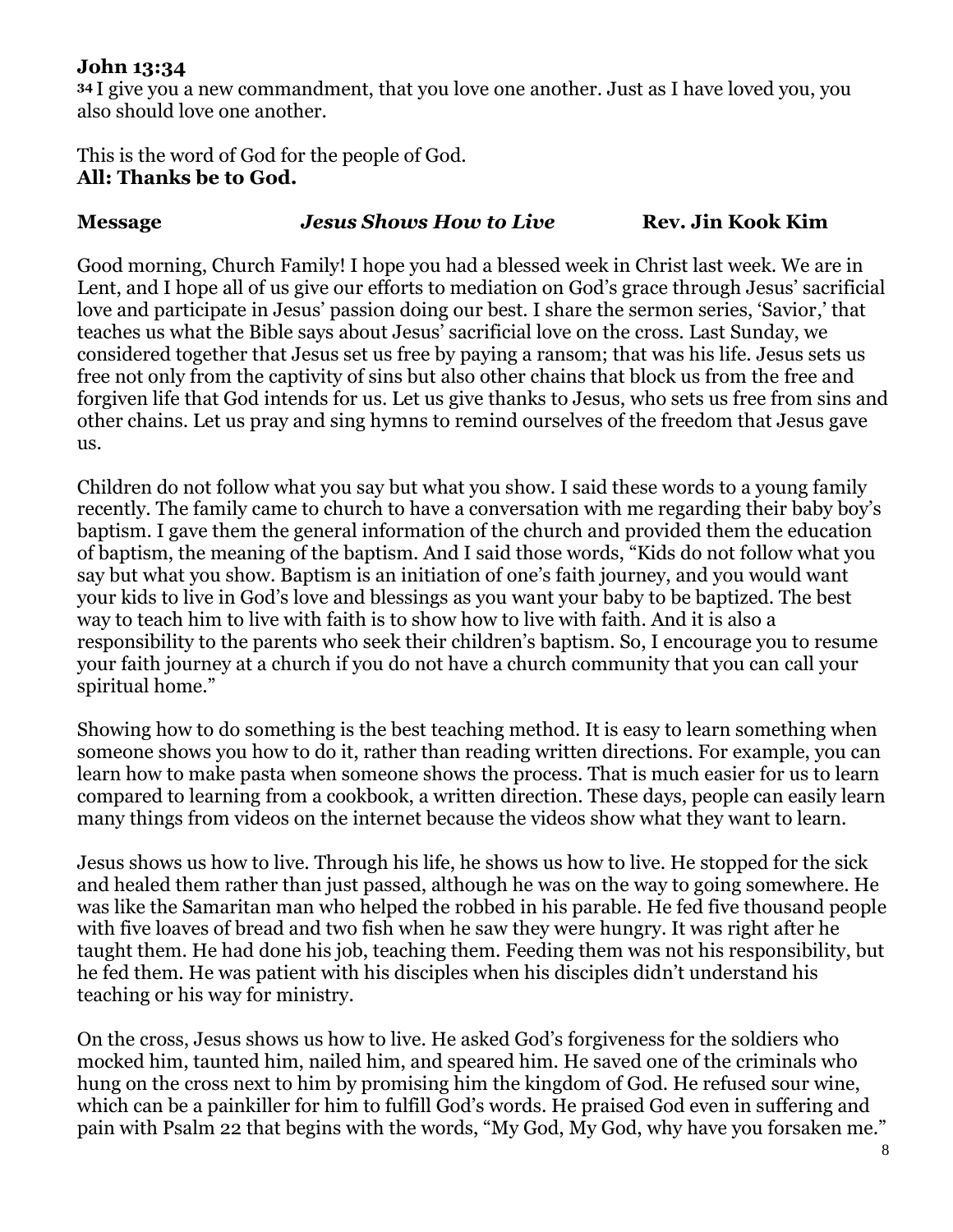The best one that Jesus showed on the cross was how to love. Jesus gave up his life for us on the cross to save us. He died on the cross for us because he loves us so much. Jesus paid his life for us because he loves us and wants us to have a new life in Jesus. Jesus said that there is no greater love than laying down one's life for others, and Jesus laid down his life for us because he loves us. The cross shows us how much he loves us. He loves us as much as he gives up his life. How many people can die for us? How many people can die for each of you? And for how many people can you give up your life? It would be hard for us to answer. We know the story that Jesus died for us already, so we often do not consider his death and love deeply. We may think Jesus is Jesus, the son of God who came to the world to save us. He did his job. Should Jesus love us because he was the son of God? No. Was it not big for him to give up his life for us? No. He prayed to God that if it were possible, he would like to pass the cup. He took the cross because he loved us so much. He died on the cross because he chose to love us. Through the cross, he showed us how to love and what true love is.

#### Little Falls Church Family,

Jesus shows us how to live. Jesus wants us to follow Jesus and his life. Also, we have committed to follow Jesus as Christ-followers, Christians. Let us follow Jesus and his life. Let us follow what he showed. Let us love one another as Jesus showed his love on the cross. Jesus said, "you love one another. Just as I have loved you, you also should love one another." Let's love one another. Jesus' love is not cheap because his life was not cheap. We have debts of his love and let us love one another.

As you know, we are collecting monetary donations and medical items, and baby items to help Ukraine. I give thanks to you because these collections were initiated by you and your warm hearts, kind hearts, and compassionate hearts. Many people reached out to me if we could do something to help them and gave me the information so we could start these collections. The collections for Ukraine are our acts of love toward the people of Ukraine. Also, we love our neighbors who need our help, such as Oasis, the homeless, and others. Let us love one another by participating in the collections. We can love through those campaigns.

### Church Family,

Jesus is our role model for our lives. Jesus shows us how to live and what is the best life. And Jesus invited us to follow him and his life to love others as he has loved us. Let us accept his invitation and let us love one another as Jesus has loved us. I pray that we show how to live to the people in the world throughout our lives, so all people follow Jesus' love. Amen.

# *Called to Share*

### **Response to Our Generous God**

### ⭻**Doxology** *Praise God, From Whom All Blessings Flow* **UMH 95**

Praise God, from whom all blessings flow; Praise Him, all creatures here below; Praise Him above, ye heav'nly host; Praise Father, Son, and Holy Ghost!